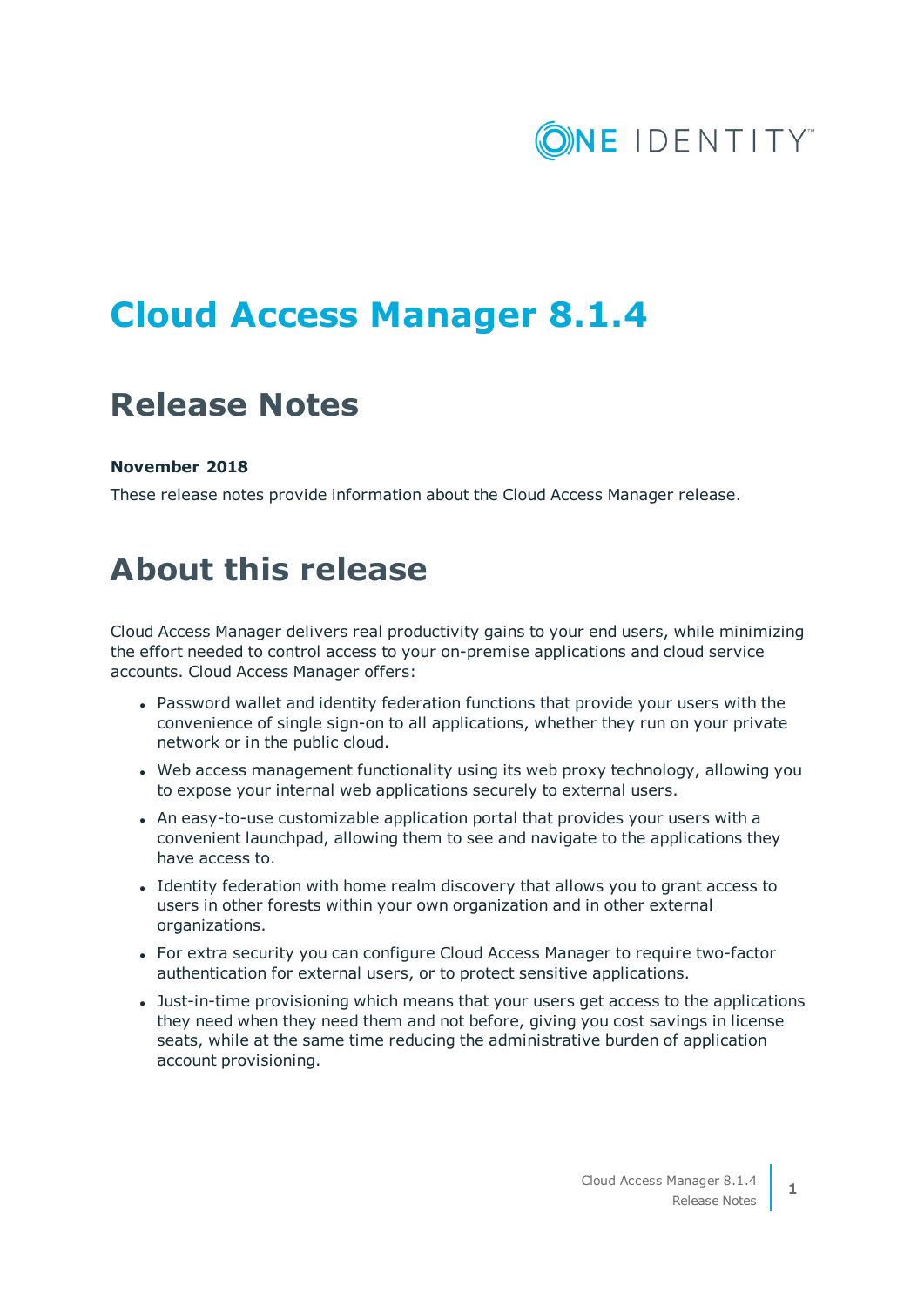- vWorkspace integration to seamlessly bring application virtualization to the Cloud Access Manager environment, allowing vWorkspace application links to be displayed in the application portal, along with other web applications.
- High availability deployment options for continuity of service and scalability to millions of users.

Cloud Access Manager 8.1.4 is a minor release.

### **New features**

New features in Cloud Access Manager 8.1.4:

- The newest versions of One Identity's on-premises products offer a mandatory One Identity Hybrid Subscription, which helps you transition to a hybrid environment on your way to the cloud. The subscription enables you to join Cloud Access Manager with the One Identity Starling software-as-a-service platform. This gives your organization immediate access to a number of cloud-delivered features and services, which expand the capabilities of Cloud Access Manager. When new products and features become available to One Identity Starling, the One Identity Hybrid Subscription allows you to use these immediately for Cloud Access Manager to add value to your subscription.
- Support for SQL Server 2016.

**O** NOTE: The Security Analytics Engine is no longer available. For more information, see [Deprecated](#page-2-0) features.

## **Enhancements**

The following is a list of enhancements implemented in Cloud Access Manager 8.1.4.

### **Table 1: General enhancements**

| <b>Enhancement</b>                                                                                                      | <b>Issue</b><br>ΙD |
|-------------------------------------------------------------------------------------------------------------------------|--------------------|
| Signing AuthNRequest when creating a SAML FEA.                                                                          | 738437             |
| Add the "Strict-Transport-Security" HTTP header to proxy responses to help<br>prevent man-in-the-middle (MITM) attacks. | 754963             |
| Add claims to app templates.                                                                                            | 705529             |
| Cloud Access Manager can now store and validate multiple signing certificates<br>per federated trust.                   | 432330             |
| Identity Manager 7.1-8.1 Web Portal integration.                                                                        | 672015             |



**2**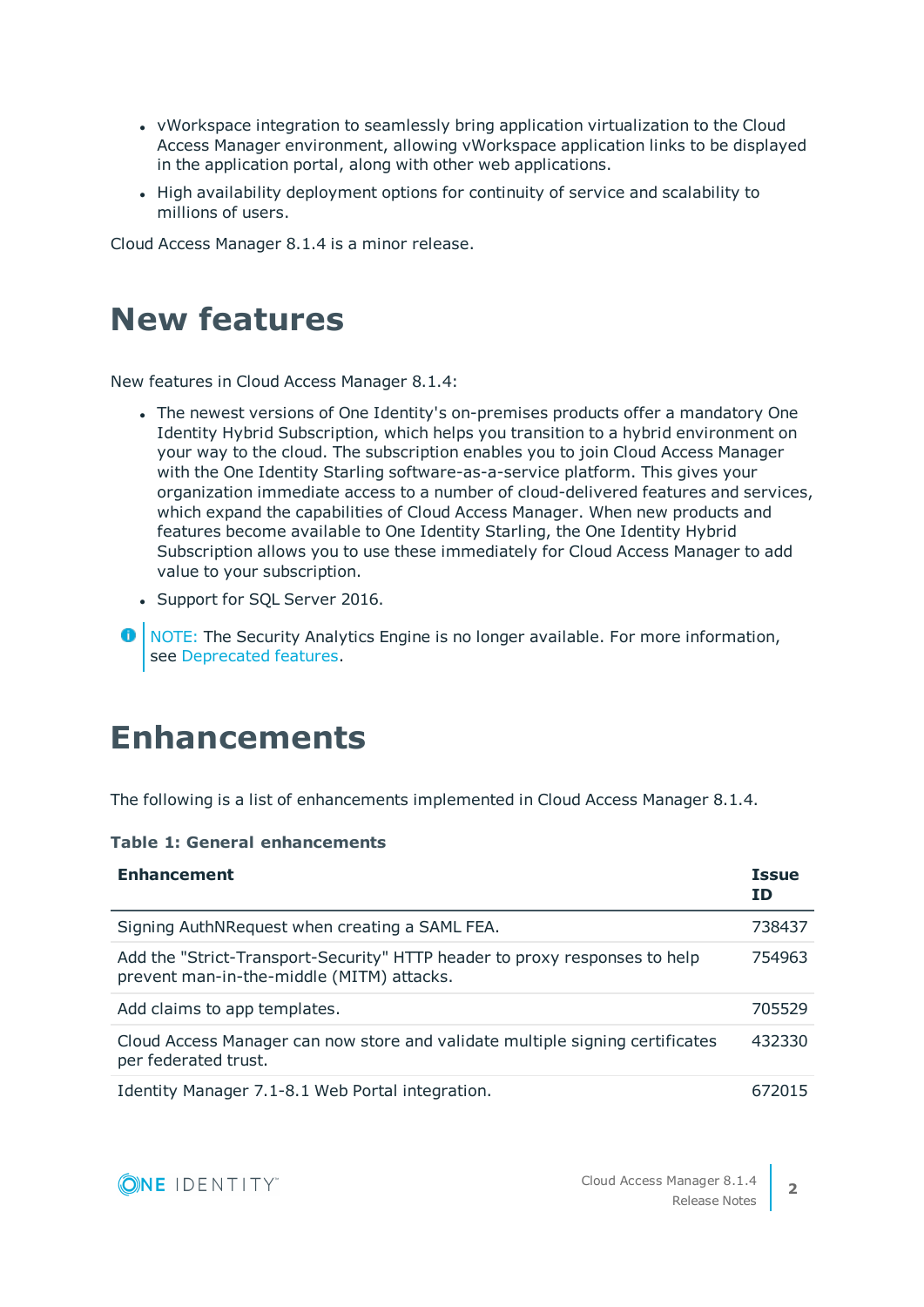# <span id="page-2-0"></span>**Deprecated features**

The following is a list of features that are no longer supported starting with Cloud Access Manager 8.1.4.

• Removal of the Security Analytics Engine: The Security Analytics Engine is no longer available for use with Cloud Access Manager.

## **Resolved issues**

The following is a list of issues addressed in this release.

### **Table 2: General resolved issues**

| <b>Resolved Issue</b>                                                                             | <b>Issue</b><br>ID |
|---------------------------------------------------------------------------------------------------|--------------------|
| Federated Templates create Audience/SP Identity/IDP Realm with 'urn:'                             | 634082             |
| Typo in customization instructions for changing logos.                                            | 668608             |
| Chrome support on iOS 10/11.                                                                      | 689818             |
| Can't save IDP initiated proxied SAML app in configuration.                                       | 697144             |
| Cloud Access Manager does not support Azure AD Groups.                                            | 767850             |
| Accented characters not displaying correctly from language file.                                  | 723219             |
| Account lockout friendly message is never displayed.                                              | 645707             |
| WsFed app will add trailing slash to wtrealm and fail.                                            | 760846             |
| Outlook Web App 2013 set automatic replies error.                                                 | 698001             |
| Requests to API fail.                                                                             | 768032             |
| When a URL contains a hash Cloud Access Manager does not redirect to the full<br>URL after login. | 705068             |
| OAuth redirect URI check should be case insensitive for hostname.                                 | 772313             |

## **Known issues**

The following is a list of issues, including those attributed to third-party products, known to exist at the time of release.

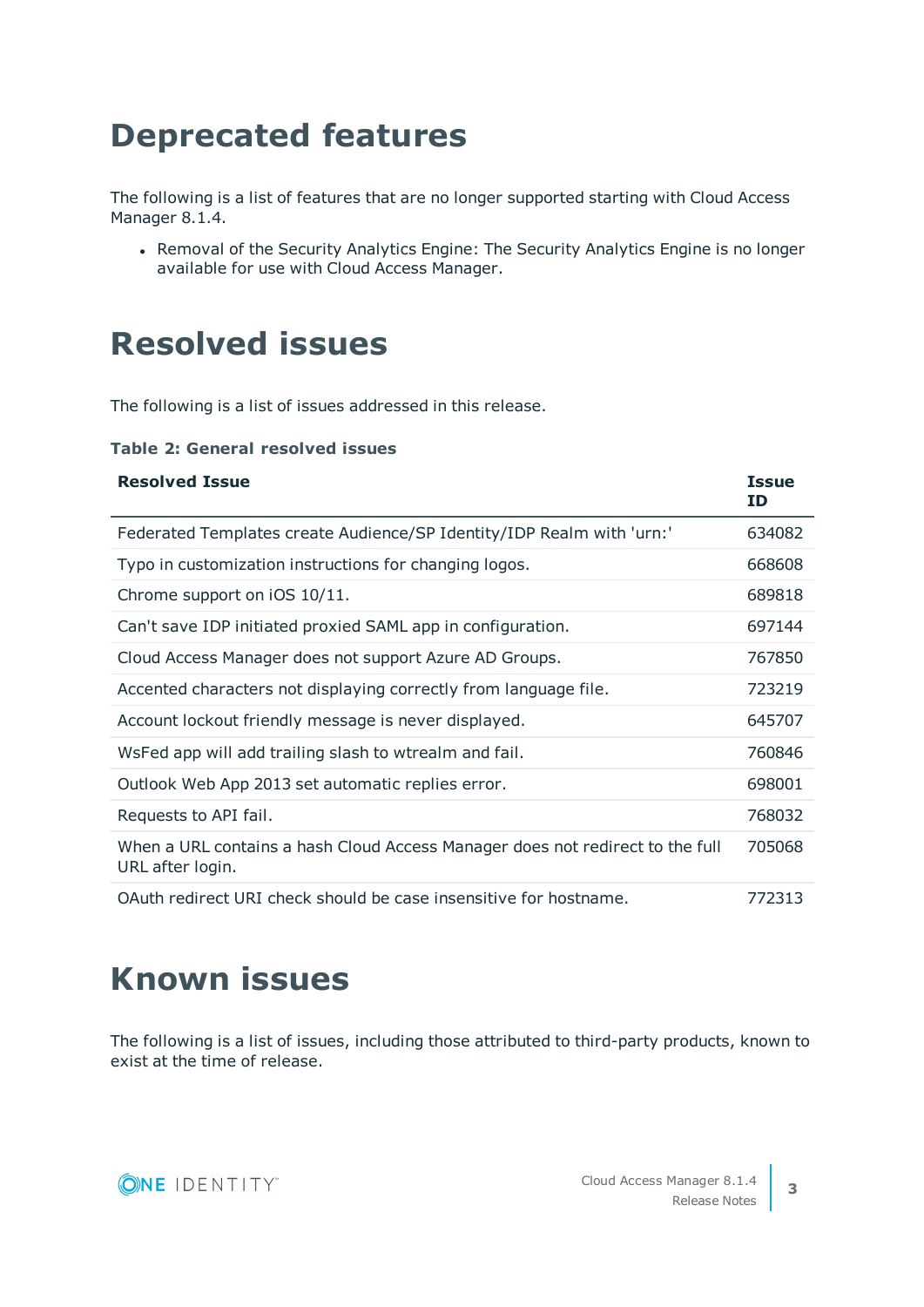#### **Table 3: General known issues**

| <b>Known Issue</b>                                                                                                                                                                                                                               | <b>Issue</b><br><b>ID</b> |
|--------------------------------------------------------------------------------------------------------------------------------------------------------------------------------------------------------------------------------------------------|---------------------------|
| Error when using LinkedIn Social Authenticator.                                                                                                                                                                                                  | 786974                    |
| If you delete a Starling organization while it is joined to Cloud Access Manager<br>then you will not be able to unjoin from within Cloud Access Manager. Make sure<br>you unjoin from within Cloud Access Manager before deleting an associated | 785851                    |

Starling organization.

### **System requirements**

Before installing Cloud Access Manager 8.1.4, ensure that your system meets the minimum hardware and software requirements.

To see the full recommended hardware and software requirements, please refer to the *One Identity Cloud Access Manager Installation Guide* and the *One Identity Cloud Access Manager Security and Best Practice Guide*.

### **Product licensing**

### *To activate either a trial or a purchased commercial license*

- 1. Copy the license file to a machine where a Cloud Access Manager STS instance is installed.
- 2. On the same machine, click the desktop shortcut **Cloud Access Manager Administration (fallback login)** to log into Cloud Access Manager as a fallback administrator.
- 3. Click the **Licensing** link.
- 4. Click the **Upload License** button.
- 5. Select the license file.

### **Installation instructions**

To install this release, refer to the installation instructions in the *One Identity Cloud Access Manager Installation Guide*. You are unable to upgrade directly from previous versions of Cloud Access Manager to 8.1.4. Please contact the One Identity Professional Services team to help you migrate your existing system to 8.1.4.

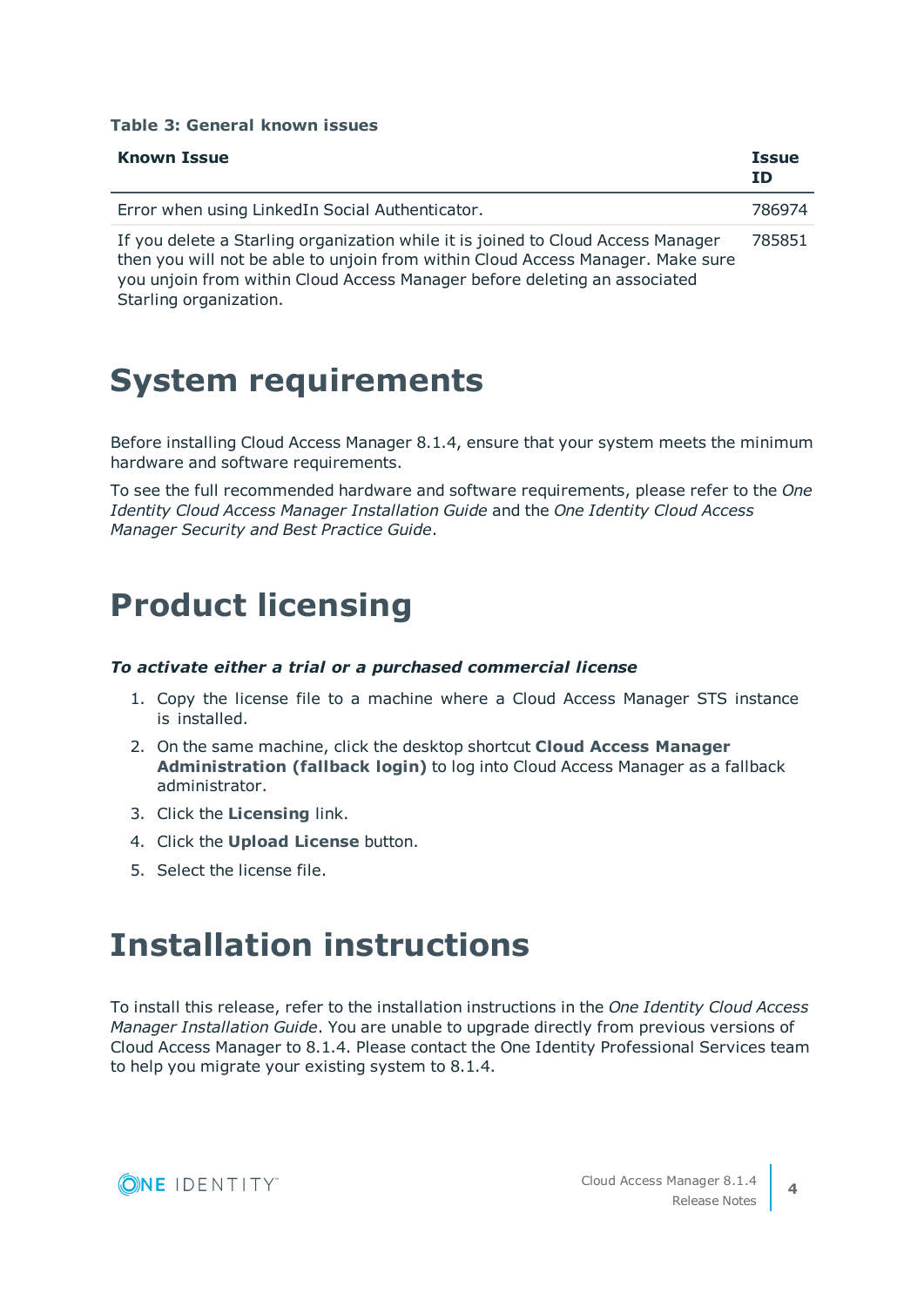## **More resources**

Additional information is available from the following:

• Online product [documentation](https://support.oneidentity.com/cloud-access-manager/technical-documents)

# **Globalization**

This section contains information about installing and operating this product in non-English configurations, such as those needed by customers outside of North America. This section does not replace the materials about supported platforms and configurations found elsewhere in the product documentation.

This release is Unicode-enabled and supports any character set. In this release, all product components should be configured to use the same or compatible character encodings and should be installed to use the same locale and regional options. This release is targeted to support operations in the following regions: North America, Western Europe and Latin America.

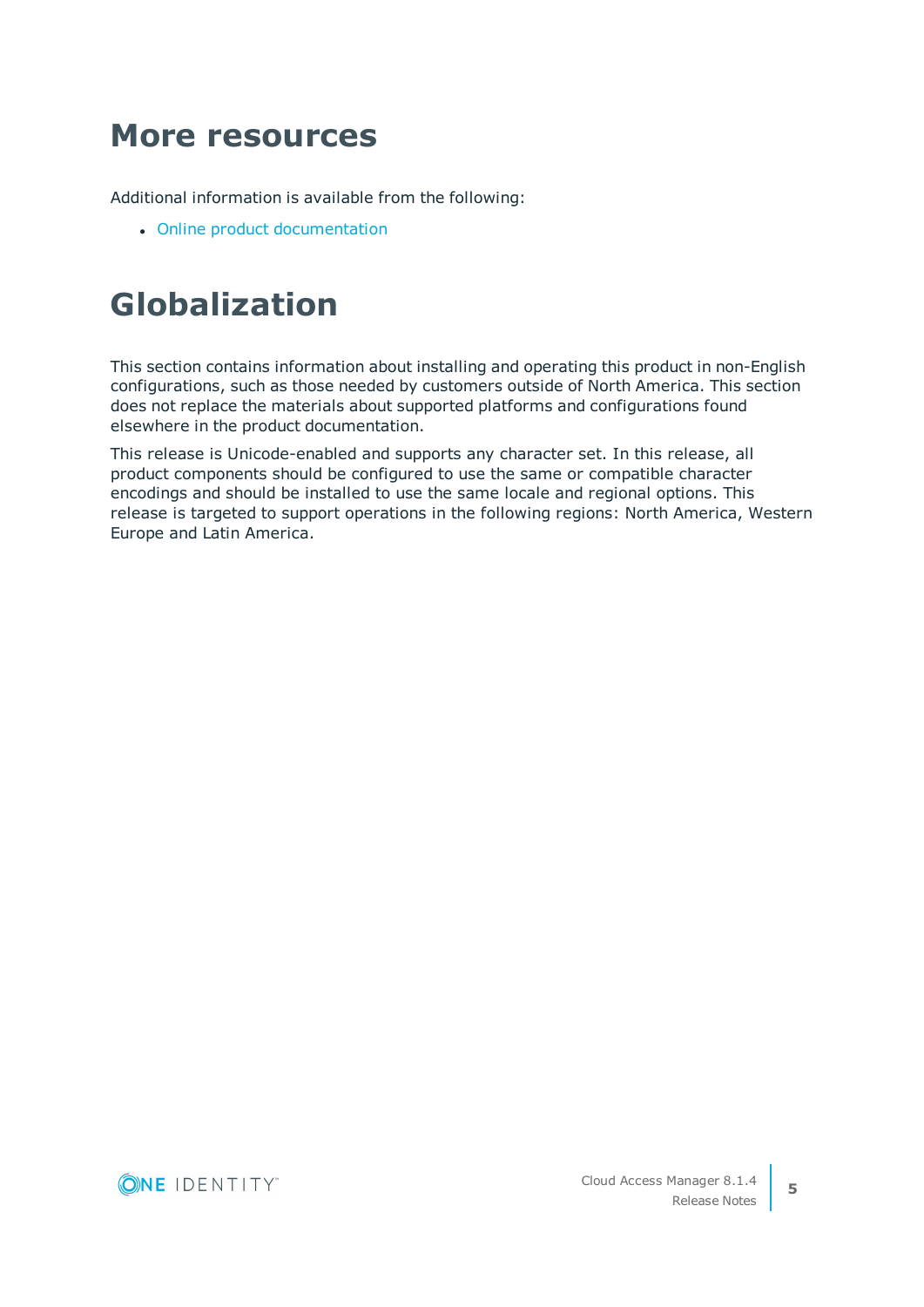## **About us**

One Identity solutions eliminate the complexities and time-consuming processes often required to govern identities, manage privileged accounts and control access. Our solutions enhance business agility while addressing your IAM challenges with on-premises, cloud and hybrid environments.

### **Contacting us**

For sales or other inquiries, visit <https://www.oneidentity.com/company/contact-us.aspx> or call +1-800-306-9329.

### **Technical support resources**

Technical support is available to One Identity customers with a valid maintenance contract and customers who have trial versions. You can access the Support Portal at [https://support.oneidentity.com/.](https://support.oneidentity.com/)

The Support Portal provides self-help tools you can use to solve problems quickly and independently, 24 hours a day, 365 days a year. The Support Portal enables you to:

- Submit and manage a Service Request
- View Knowledge Base articles
- Sign up for product notifications
- Download software and technical documentation
- View how-to videos at [www.YouTube.com/OneIdentity](http://www.youtube.com/OneIdentity)
- Engage in community discussions
- Chat with support engineers online
- View services to assist you with your product

#### **Copyright 2018 One Identity LLC.**

#### **ALL RIGHTS RESERVED.**

This guide contains proprietary information protected by copyright. The software described in this guide is furnished under a software license or nondisclosure agreement. This software may be used or copied only in accordance with the terms of the applicable agreement. No part of this guide may be reproduced or transmitted in any form or by any means, electronic or mechanical, including photocopying and recording for any purpose other than the purchaser's personal use without the written permission of One Identity LLC .